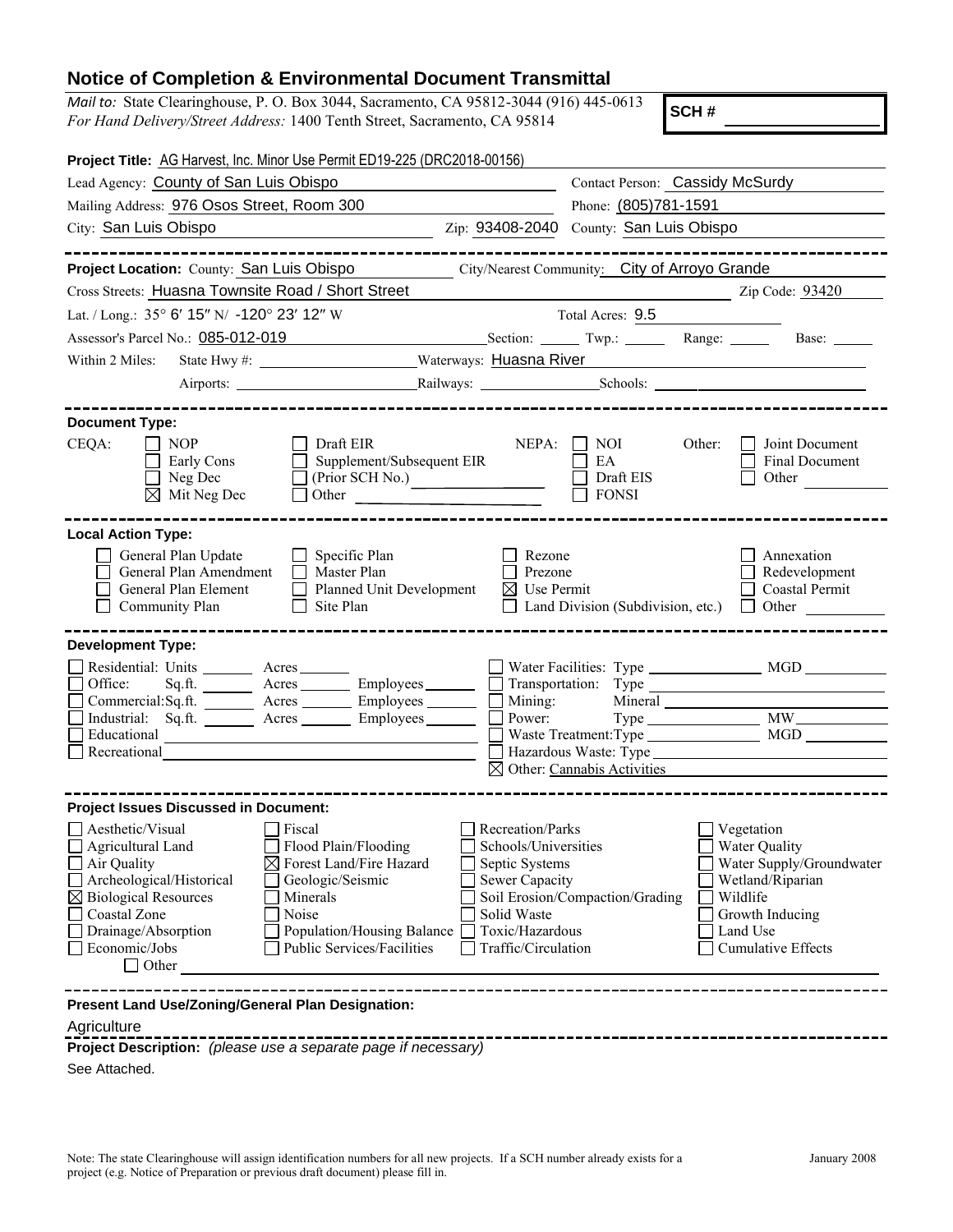## **Reviewing Agencies Checklist**

|         | Lead Agencies may recommend State Clearinghouse distribution by marking agencies below with and "X".<br>If you have already sent your document to the agency please denote that with an "S". |   |                                                                                                                                                                                                                                |
|---------|----------------------------------------------------------------------------------------------------------------------------------------------------------------------------------------------|---|--------------------------------------------------------------------------------------------------------------------------------------------------------------------------------------------------------------------------------|
|         | Air Resources Board                                                                                                                                                                          |   | Office of Emergency Services                                                                                                                                                                                                   |
|         | Boating & Waterways, Department of                                                                                                                                                           |   | Office of Historic Preservation                                                                                                                                                                                                |
|         | California Highway Patrol                                                                                                                                                                    |   | Office of Public School Construction                                                                                                                                                                                           |
| $X_{-}$ | CalFire                                                                                                                                                                                      |   | Parks & Recreation                                                                                                                                                                                                             |
|         |                                                                                                                                                                                              |   | Pesticide Regulation, Department of                                                                                                                                                                                            |
|         | <b>Caltrans Division of Aeronautics</b>                                                                                                                                                      |   | <b>Public Utilities Commission</b>                                                                                                                                                                                             |
|         | Caltrans Planning (Headquarters)                                                                                                                                                             | X | Regional WQCB $\#$ 3                                                                                                                                                                                                           |
|         | Central Valley Flood Protection Board                                                                                                                                                        |   | Resources Agency                                                                                                                                                                                                               |
|         | Coachella Valley Mountains Conservancy                                                                                                                                                       |   | S.F. Bay Conservation & Development Commission                                                                                                                                                                                 |
|         | <b>Coastal Commission</b>                                                                                                                                                                    |   | San Gabriel & Lower L.A. Rivers and Mtns Conservancy                                                                                                                                                                           |
|         | Colorado River Board                                                                                                                                                                         |   | San Joaquin River Conservancy                                                                                                                                                                                                  |
|         | Conservation, Department of                                                                                                                                                                  |   | Santa Monica Mountains Conservancy                                                                                                                                                                                             |
|         | Corrections, Department of                                                                                                                                                                   |   | <b>State Lands Commission</b>                                                                                                                                                                                                  |
|         | Delta Protection Commission                                                                                                                                                                  |   | <b>SWRCB: Clean Water Grants</b>                                                                                                                                                                                               |
|         | Education, Department of                                                                                                                                                                     |   | <b>SWRCB: Water Quality</b>                                                                                                                                                                                                    |
|         | <b>Energy Commission</b>                                                                                                                                                                     |   | <b>SWRCB: Water Rights</b>                                                                                                                                                                                                     |
| X       | Fish & Game Region #4                                                                                                                                                                        |   | Tahoe Regional Planning Agency                                                                                                                                                                                                 |
| $X_{-}$ | Food & Agriculture, Department of                                                                                                                                                            |   | Toxic Substances Control, Department of                                                                                                                                                                                        |
|         | General Services, Department of                                                                                                                                                              |   | Water Resources, Department of                                                                                                                                                                                                 |
|         | Health Services, Department of                                                                                                                                                               |   |                                                                                                                                                                                                                                |
|         | Housing & Community Development                                                                                                                                                              |   |                                                                                                                                                                                                                                |
|         | Integrated Waste Management Board                                                                                                                                                            |   |                                                                                                                                                                                                                                |
|         | Native American Heritage Commission                                                                                                                                                          |   |                                                                                                                                                                                                                                |
|         | Local Public Review Period (to be filled in by lead agency)<br>Ending Date July 1, 2020<br>Starting Date June 1, 2020                                                                        |   |                                                                                                                                                                                                                                |
|         | Lead Agency (Complete if applicable):<br>Consulting Firm: County of San Luis Obispo<br>Address: 976 Osos St -- Rm 300<br>City/State/Zip: San Luis Obispo, CA 93401                           |   | Phone: Note and the second contract of the second contract of the second contract of the second contract of the second contract of the second contract of the second contract of the second contract of the second contract of |
|         | Contact: Cassidy McSurdy Manual Contact: Cassidy McSurdy<br>Phone: 805-781-2959<br>Signature of Lead Agency Representative: $\left/\right)_{a}$                                              |   | 5/29/2020<br>Date:                                                                                                                                                                                                             |
|         |                                                                                                                                                                                              |   |                                                                                                                                                                                                                                |

Authority cited: Section 21083, Public Resources Code. Reference: Section 21161, Public Resources Code.